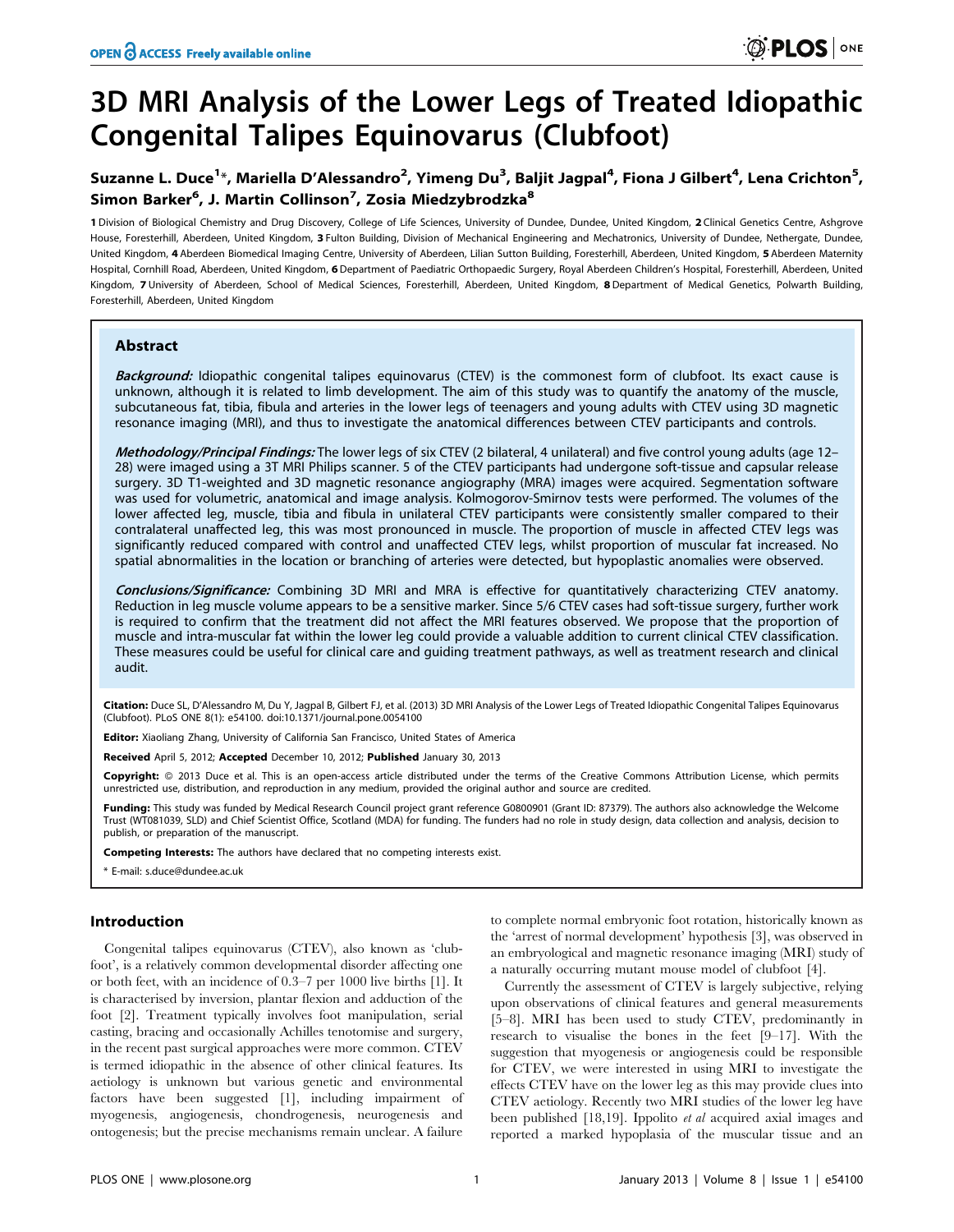| ID             | Gender | Age at scan | Laterality | Grade  | Number of treatments and current status                                                                                                                                                                                    |
|----------------|--------|-------------|------------|--------|----------------------------------------------------------------------------------------------------------------------------------------------------------------------------------------------------------------------------|
| B <sub>1</sub> | M      | 13          | Bi         | severe | Neonatal strapping and casting. Dennis Browne Boots (DBB). $3 \times$ surgery to each side<br>with osteotomy. Remains symptomatic, significant pain with activities of daily living<br>(ADL). Very limited ability to run. |
| B <sub>2</sub> | M      | 13          | Bi         | mild   | Neonatal strapping and casting, DBB. Functioning well. No ADL issues. Able to walk/<br>run.                                                                                                                                |
| l U1           |        | 28          | Right      | severe | Neonatal strapping. Surgery x 1. Functioning well. No ADL issues. Able to walk/run.                                                                                                                                        |
| l U2           |        | 24          | Left       | severe | Neonatal strapping, $1 \times$ surgery. DBB. Symptoms controlled by insole. No ADL issues.                                                                                                                                 |
| U <sub>3</sub> |        | 17          | Left       | severe | Neonatal strapping. DBB. $4 \times$ surgery. Functioning well. ADLs no issues. Able to walk,<br>running limited, in pain.                                                                                                  |
| U <sub>4</sub> | M      | 12          | Left       | severe | Neonatal casting. DBB. $2 \times$ surgery. Remains symptomatic. Significant pain with ADL.<br>Very limited ability to run.                                                                                                 |

**Table 1.** Clinical details of CTEV participants.

doi:10.1371/journal.pone.0054100.t001

increase in adipose tissue in the affected legs of unilateral CTEV participants, including neonates [18]. Merrill et al conducted three-dimensional magnetic resonance angiography (MRA) on 11 CTEV participants and reported that 40% of the isolated unilateral clubfoot participants had arterial anomalies in their clubfoot lower legs [19]. Their analysis of axial and coronal 2D images of unilateral CTEV lower legs indicated a decrease in muscle, an increase in subcutaneous fat (9/11 cases), and a slight reduction in the length of tibia and fibula of affected CTEV limbs.

In this paper we present a quantitative 3D MRI and MRA, long term, follow up study of the lower leg anatomy of young people with unilateral and bilateral CTEV. 3D digitally segmented anatomical representations were produced from knee to ankle of the muscles, subcutaneous adipose tissue, tibias, fibulas and arteries. 3D MRA was used to investigate potential anomalies in the spatial position, branching and hypoplasia of the arteries in the lower legs. Data from affected CTEV legs were compared with those from unaffected legs of unilateral CTEV participants and with control cohort legs, and the anatomical differences between groups were quantified. The objectives of this study were to i) quantitatively phenotype CTEV anatomy in treated cases approaching skeletal maturity, ii) build 3D anatomical representations, iii) investigate whether these metrics could be use to provide insight into CTEV aetiology and iv) identify metrics that might be used in clinical classification of CTEV to improve either clinical monitoring or prognosis.

#### Methods

## Objectives

3D magnetic resonance imaging (MRI) and angiography (MRA) were used to quantify the anatomy of the lower legs of young people treated for idiopathic congenital talipes equinovarus (clubfoot), differences between CTEV participants and controls were investigated.

#### Participants

The lower legs of eleven young people (5 controls and 6 CTEV) aged 12–28 years were imaged in this study. The 'lower leg' was defined as the region between the knee and the ankle. The CTEV cohort comprised six participants with non-syndromic, idiopathic bilateral (B) or unilateral (U) CTEV (3 males: B1; B2; U4, and 3 females: U1; U2; U3) who had completed treatment. Laterality was respectively right (U1), left (U2, U3, U4), and bilateral (B1, B2). For the unilateral CTEV participants, the legs that showed no clubfoot phenotype were referred to as 'unaffected' (Unaff), while the legs with CTEV were referred to as 'affected' (Aff). The CTEV cohort ages ranges from 12 to 28 years old, with an average age of 17.8 years. Clinical details and treatment histories are summarised in Table 1 and Table S1. The mild/moderate/severe CTEV grading system described by Harrold and Walker was used [8]. The CTEV participants were assessed by an experienced CTEV specialist orthopaedic surgeon (SB). Case B2 had mild disease and was treated by casting alone, the remaining five cases were considered to have severe disease and they all received surgical treatment. The time elapsed between treatment and the MR scan ranged from 6 years up to 24 years. U1, U2, U3, U4 and B1 were treated with soft tissue and capsular release surgery; U1 and U2 on a single occasion, U3 and U4 had repeated surgery, and B1 had soft tissue and capsular releases followed by bilateral osteotomies. B1, U3 and U4 have continuing impairment of function, with limited ability to run and on-going pain. Five volunteers who had no known limb pathology acted as controls (C) (1 male: C3, plus 4 females: C1; C2; C4; C5). Their ages ranged from 14 to 21 years old (21, 16, 14, 16, and 16 respectively), with an average age of 16.6 years.

## Ethics

The study was approved by the NHS North of Scotland Research Ethics committee. The participants were recruited from the Department of Orthopaedic Surgery, NHS Grampian. Informed written consent to participate in this study was obtained from all volunteers and their parents when necessary.

#### Magnetic Resonance Imaging

MRI data were acquired on a 3T Philips Achieve scanner (Achieve, Philips Medical Systems, Best, Netherlands) with a torso coil (width 58 cm, length 53 cm). Subjects lay supine and both legs were imaged simultaneously from knee to ankle. Three dimensional T1-weighted Fast Field Echo (FFE) images were acquired with 11 ms repetition time (TR) and 2.3 ms echo time (TE). Typical dataset size was 528 by 528 by 125 and the voxel size was 1 mm by 1 mm by 1 mm. 3D cardiac triggered non-contrast enhanced magnetic resonance angiography (MRA) experiments were performed using the TRANCE pulse sequence [20]. TRANCE method acquired turbo spin echo images during the systole and diastole phase of the cardiac cycle. The systolic and diastolic image datasets were subtracted to produce 3D images showing bright arteries on dark background. The repetition time was 1000 ms, echo time was 65 ms, typical data size were 512 by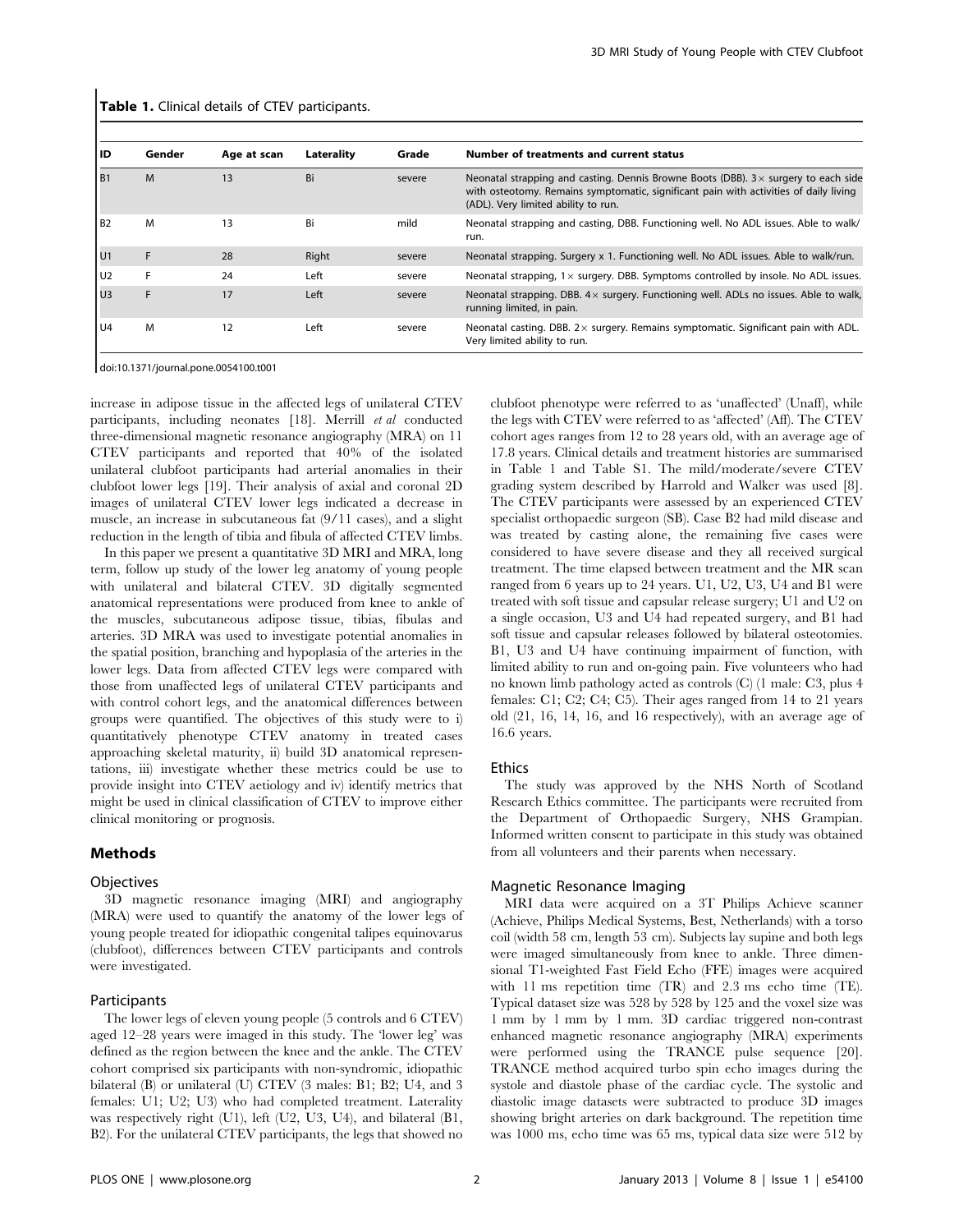512 by 45, and they had similar field of view as the T1-weighted experiments.

## Data Analysis

The Fourier transformed MRI were visualised, and anatomical regions of interest were digitally segmented using the Amira software (Visage Imaging GmbH, 12163 Berlin, Germany). 2D images could be viewed from any orientation within the 3D datasets. 3D surface representations were produced by surface rendering the 3D finite element meshes generated from segmenting the regions of interest. The entire 3D T1-weighted MRI data of lower legs were used to digitally segment the tibias and fibulas. Whilst the regions assigned as the lower leg were segmented from the axial plane just above the proximal tibial plateau to the axial plane just below the distal tibial plafond. After which, the muscles and subcutaneous adipose tissues were segmented from the axial plane just above the proximal tibial physis to the axial plane near to the proximal region of the Achilles tendon above the distal tibial physis. Other anatomical features such as the nerve bundles and tendons were not segmented. The segmentation was semiautomated using both automatic signal intensity thresholding and manual painting methods. The volumes of the lower leg ( $V_{\text{Leg}}$ ), the lower leg muscles ( $V_{\text{Musc}}$ ), subcutaneous fat ( $V_{\text{Fat}}$ ), tibia  $(V_{Tibia})$  and fibula  $(V_{Fibula})$  were determined from the 3D segmentation. The MRA experiments produced 3D image datasets where high intensity signal arises from arterial blood. Automated signal intensity thresholding methods were used to digitally segment the popliteal, anterior tibial, posterior tibial, and peroneal arteries.

To investigate the soft tissue composition of the lower legs, the percentages of muscle (Muscle%) and subcutaneous fat (Fat%) were calculated using the equation:

$$
Tissue\% = \frac{V_{Tissue}}{(V_{Musc} + V_{Fat})} \times 100\ (%)\tag{1}
$$

where  $V_{Tissue}$  is either the volume of fat ( $V_{Fat}$ ) or muscle ( $V_{Musc}$ ). In this study, the proportion of high intensity pixels in the images of lower leg muscles  $(TA_{Musc})$  originating predominantly from intraand inter-muscular adipose tissue was estimated using the formula:

$$
TA_{Musc} = \frac{PickHHigh}{PickHMusc} \times 100 \quad (*)
$$
 (2)

where PixelMusc is the total number of pixels in the lower leg muscle, and PixelHigh is the number of pixels where signal intensity was over 1.5 times higher than neighbouring muscle pixel intensity.

The image segmentation protocols were not fully automated which can result in operator error. An inter-operator reproducibility study was completed using three trained operators and the results present in Table S2. It demonstrated that the fractional error of mean (FEM) of the segmentation protocol were below 4% for the muscle, subcutaneous fat and tibia measurements, and under 9% for the fibula measurements. These values were considered acceptable. The largest errors were associated with measuring fibula volumes. Both shape and image contrast are important factors regarding reproducibility, and the fibula's large surface area was a major source error.

#### Statistical Methods

Mean and standard deviations (SD) were calculated and quoted as mean  $\pm$  SD, interquartile ranges were calculated and shown in box plots. The Kolmogorov-Smirnov (KS) test was used to identify whether the test data were significantly different from control data. The KS test calculates maximal distance (D) between cumulative distributions, an in-house software package was utilised (Data Analysis Group, University of Dundee). This statistical method is particularly suitable when datasets are small or unequally dispersed. The null hypothesis asked whether the test and control data were drawn from the same population, and a P value of less than 0.05 was considered statistically significant. Inevitably, the quality of the MRI experimental data was degraded by leg movements during the experiment, radio-frequency coil and magnetic field inhomogeneities, partial volume effects either at tissue boundaries or from microscopic anatomical features, and water and lipid chemical shift artefacts. Despite this, the quality of the anatomical information in these 3T images was very good. In T1-weighted images, the signal-to-noise of subcutaneous fat and muscle was of the order of 180:1 and 57:1 respectively; whilst the contrast between muscular tissue and adjacent subcutaneous adipose tissue and adjacent cortical bone was of the order 0.52 and 0.75 respectively [21].

## Results

## 1. Anatomical T1-weighted MRI

Representative coronal and axial T1-weighted images of control, unilateral and bilateral CTEV volunteers are displayed in Figure 1a–f. The lower legs, their muscles, subcutaneous fat, tibias, and fibulas were segmented, and typical 3D surface representations of the anatomical regions of interest are shown in Figure 1g–i. The volumetric results from the lower leg  $(V_{Leg})$ were reported in Table 2. The subcutaneous fat  $(V_{\text{Fat}})$  and muscle  $(V_{\text{Musc}})$  volumes were recorded in Table 3. The tibias  $(V_{\text{Tibia}})$  and fibulas ( $V_{Fibula}$ ) values were tabulated in Table 4. The resolution of the 3D MR scans limited the detailed anatomical characterisation to muscle compartment rather than allowing delineation of individual muscle groups.

1.1. Contralateral leg study of control and unilateral **CTEV cohorts.** For the unilateral CTEV cohort  $(n = 4)$ , the ratio of the affected/unaffected volumes (Aff:Unaff) of lower leg, subcutaneous fat, muscle, tibia and fibula were calculated. In the control group, the ratios of the right/left volumes (R:L) were calculated  $(n = 5)$ . The results were illustrated in Figure 2.

The average ratio of right/left lower leg volumes in the control group was  $1.00\pm0.03$ , showing no overall left-right bias (Table 2). Leg asymmetry was observed in individuals within the controls; for example C2's lower right leg was 3.1% smaller than her left, and C3's left leg was 4.8% smaller than his right. Interestingly, C2 is left handed and C3 is right handed. For the unilateral CTEV participants, the average ratio of affected/unaffected lower leg volumes was  $0.83\pm0.081$ ; the affected lower legs were from 8.7 to 38.4% smaller than the contralateral unaffected legs. The differences between the control and unilateral CTEV results were statistically significant (KS test:  $P = 0.0069$ ,  $D = 1$ ).

The average ratio of right/left muscle volumes in the control group was  $1.01 \pm 0.034$  (Table 3), with differences in contralateral muscle volumes ranging from 1.5 to 6.2%. The average ratio of right/left subcutaneous fat volumes in the control group was  $1.00\pm0.057$ . For the unilateral CTEV participants, the volumes of the muscles in the affected legs were significantly smaller than those of the contralateral unaffected legs. The average muscle volume ratio of the affected/unaffected lower leg was  $0.6\pm0.078$ , with the affected muscles being from 35 to 52% smaller than the contralateral unaffected leg. The average subcutaneous fat volume ratio of the affected/unaffected lower leg was  $1.05\pm0.069$ . The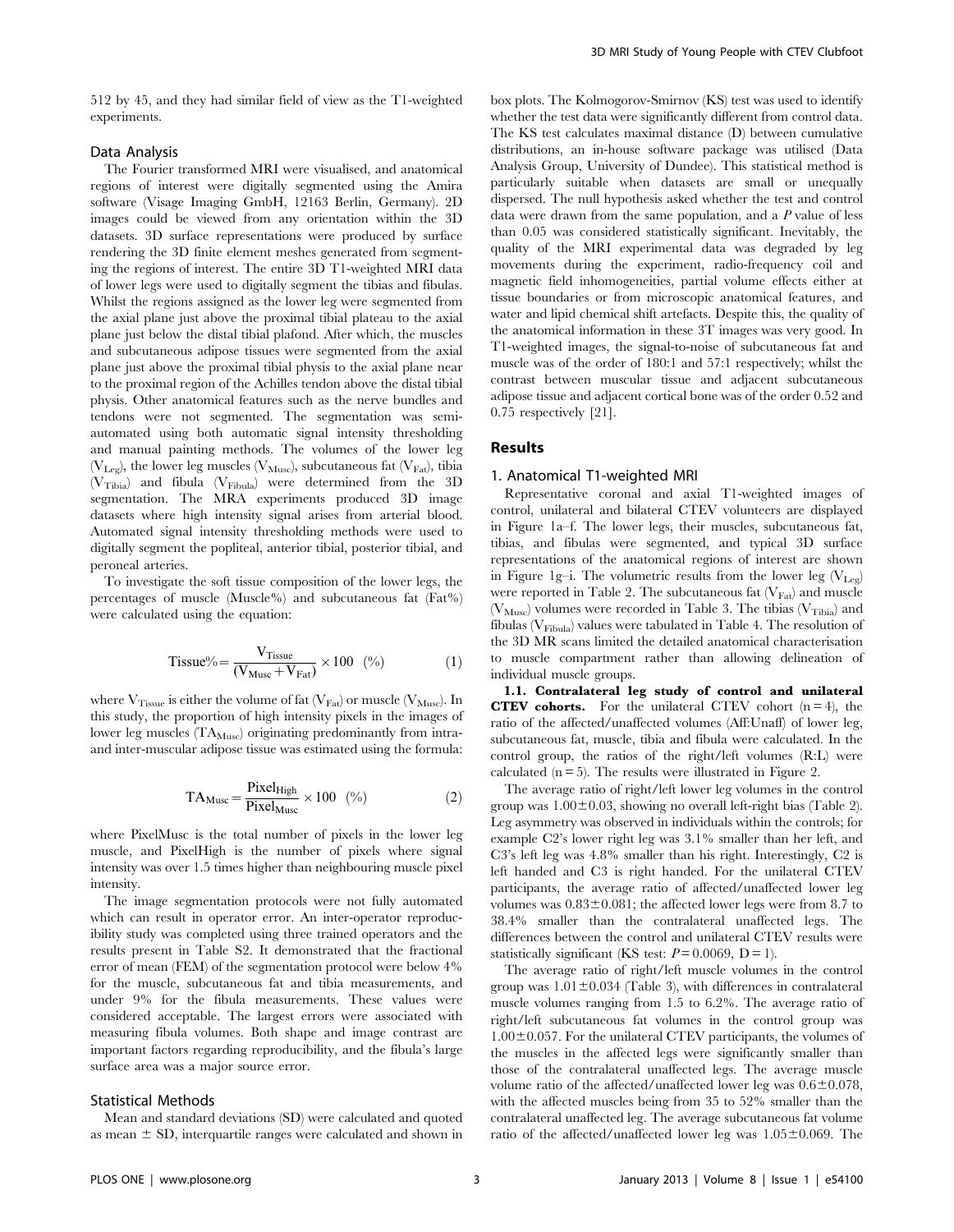

Figure 1. 3D T1-weighted MRI images of control, unilateral and bilateral CTEV legs. (a,d,g) Control male (C3); (b,e,h) Unilateral CTEV female (U1); (c,f,i) Bilateral CTEV male (B1). (a–c) Axial distal images at widest part of the lower leg; (d–f) Anterior coronal images through the fibula; (g–i) Anterior coronal views of 3D surface reconstructions of lower leg (transparent white), subcutaneous fat (transparent cream), muscular tissue (pink), tibia and fibula (white). t = tibia, f = fibula, m = muscle, sf = subcutaneous fat, yellow arrows points to muscular fat. T<sub>R</sub>/T<sub>E</sub> = 11/2.3 ms; matrix size = 528 by 528 by 125; spatial resolution of voxel = 1 mm by 1 mm by 1 mm. doi:10.1371/journal.pone.0054100.g001

differences between the control and unilateral CTEV muscle results were statistically significant  $(P=0.0069, D=1)$ , but differences were not significant for subcutaneous fat  $(P=0.259)$ ,  $D = 0.6$ ) probably because it was underpowered.

The average ratio of the right/left tibia and fibula volumes in the control legs were  $1.01 \pm 0.023$  and  $1.02 \pm 0.034$  respectively (Table 4). On average there was a slight right bias, with the tibia volumes differing on average by about 1%. In contrast in the unilateral CTEV group, the average ratio of affected/unaffected tibia and fibula volumes were  $0.92\pm0.06$  and  $0.89\pm0.068$ respectively. The volumes of the affected CTEV tibias were on average 8% smaller than their contralateral unaffected tibias. The differences in the tibia  $(P=0.0069$  and  $D=1$ ) and fibula  $(P=0.0069, D=1)$  volumes were statistically significant.

1.2. Comparison between the affected CTEV, unaffected CTEV and control legs. The percentages of muscle (Muscle%) and subcutaneous fat (Fat%) in the soft tissues of the controls and CTEV lower legs were calculated (Equation 1), and recorded in Table 3. The averaged percentages of muscle in the control lower legs  $(n = 10)$  and CTEV unaffected lower legs  $(n = 4)$  were similar at  $60\pm6.5\%$  and  $58.8\pm6.6\%$  respectively. In contrast the averaged percentage of lower leg muscle for each participant  $(n=6)$  was significantly lower  $(41.3.6 \pm 13.1\%)$  in the CTEV affected legs compared to the controls, as illustrated in Figure 3A and B. The differences were statistically significant ( $P = 0.0066$  and  $D = 0.8$ ).

Close examination of the T1-weighted images suggested that the CTEV lower leg muscles contained a higher proportion of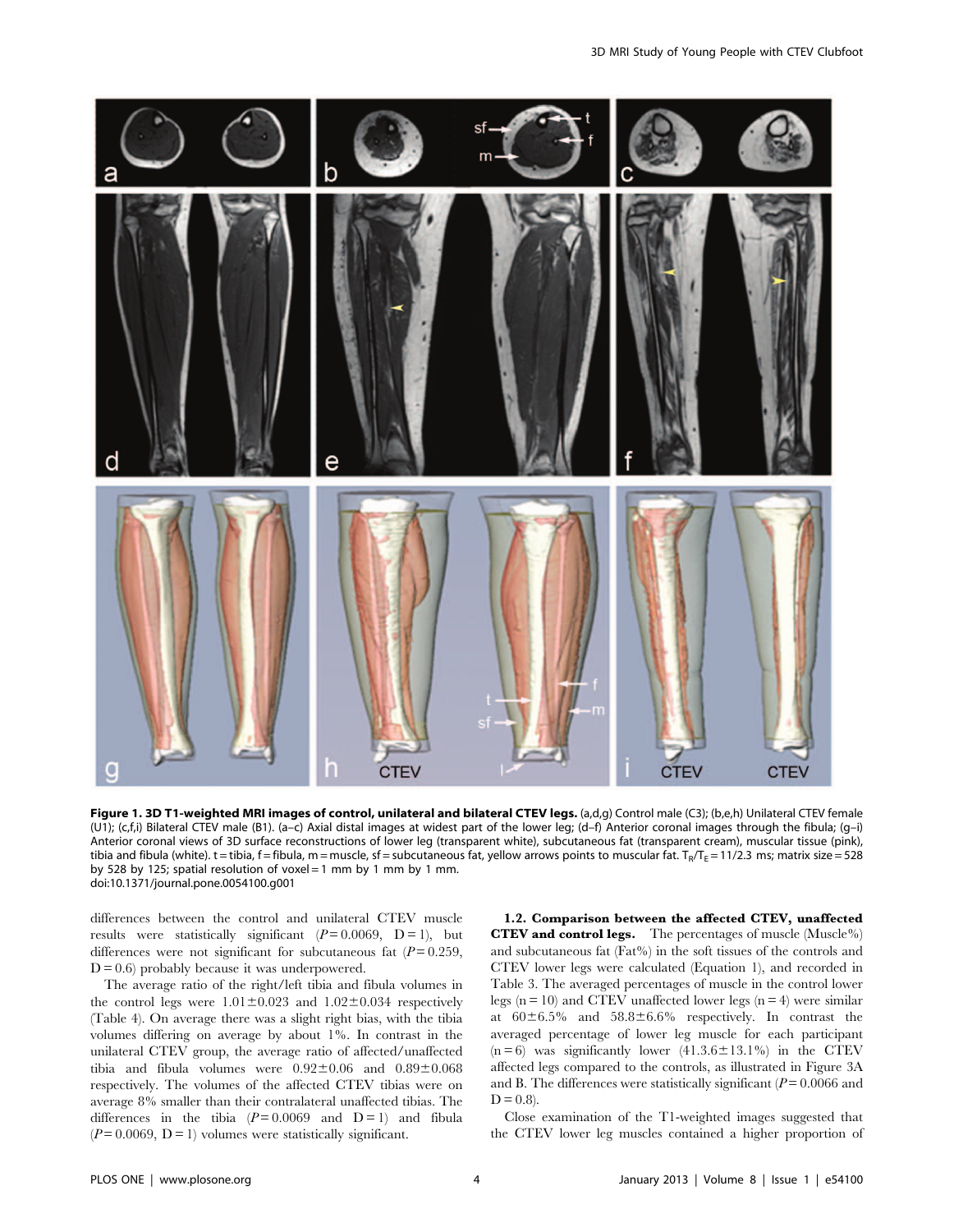Table 2. Lower leg volumes of control and CTEV participants, with ratio calculations.

|                 | $V_{Leg}$ (cm <sup>3</sup> ) | $V_{Leg}$ (cm <sup>3</sup> ) | $V_{\text{leg}}$  |
|-----------------|------------------------------|------------------------------|-------------------|
| Control         | <b>Right</b>                 | Left                         | <b>Right:Left</b> |
| C <sub>1</sub>  | 2511.1                       | 2499.1                       | 1.0               |
| C <sub>2</sub>  | 2221.4                       | 2293.1                       | 0.97              |
| C <sub>3</sub>  | 2382.7                       | 2268.8                       | 1.05              |
| C <sub>4</sub>  | 2922.9                       | 2947.3                       | 0.99              |
| C <sub>5</sub>  | 1993.2                       | 2000.2                       | 1.0               |
| <b>Bi-CTEV</b>  | <b>Right</b>                 | Left                         | <b>Right:Left</b> |
| <b>B1</b>       | 2278.3                       | 2244.4                       | 1.02              |
| <b>B2</b>       | 2595.4                       | 2622.0                       | 0.99              |
| <b>Uni-CTEV</b> | Aff                          | Unaff                        | Aff:Unaff         |
| U1              | 3011.8                       | 3275.2                       | 0.92              |
| U <sub>2</sub>  | 2724.4                       | 3219.5                       | 0.85              |
| U <sub>3</sub>  | 1240.5                       | 1717.0                       | 0.72              |
| U <sub>4</sub>  | 1291.7                       | 1551.7                       | 0.83              |

 $V_{\text{Leg}}$  = lower leg volume, Aff = affected, Unaff = unaffected. doi:10.1371/journal.pone.0054100.t002

regions with high intensity signal (producing a bright 'speckled' appearance) compared to control or unaffected CTEV images (see yellow arrows in Figure 2e and f). This signal originates predominantly from adipose tissue. The proportions of high signal intensity pixels in the muscular tissues (TA<sub>Musc</sub>) were quantified (Equation 2), recorded in Table 5 and graphically displayed in Figure 3C. The average  $\text{TA}_{\text{Musc}}$  of the control legs  $(n=10)$  and unaffected CTEV legs (n = 4) were  $1.53 \pm 0.65$ % and  $1.46 \pm 0.44$ % respectively. The average  $\mathrm{TA}_\mathrm{Musc}$  of bilateral CTEV affected legs muscle were used in calculations. Whilst the proportion of muscular fat (TA<sub>Musc</sub>) in the lower legs of the control and unaffected unilateral legs were quite similar, in contrast the Table 4. Tibia and fibula volumes of control and CTEV participants, with ratio calculations.

|                | V <sub>Tibia</sub> (cm <sup>3</sup> ) |       | $V_{\text{Fibula}}$ (cm <sup>3</sup> )<br>V <sub>Tibia</sub> |       |       | V <sub>Fibula</sub> |  |
|----------------|---------------------------------------|-------|--------------------------------------------------------------|-------|-------|---------------------|--|
| Control        | <b>Right Left</b>                     |       | <b>Right:Left</b>                                            | Right | Left  | <b>Right:Left</b>   |  |
| C <sub>1</sub> | 249.0                                 | 251.8 | 0.99                                                         | 46.2  | 46.6  | 0.99                |  |
| C <sub>2</sub> | 241.1                                 | 241.9 | 1.0                                                          | 42.4  | 40.4  | 1.05                |  |
| C <sub>3</sub> | 284.1                                 | 271.6 | 1.05                                                         | 41.9  | 41.7  | 1.01                |  |
| C <sub>4</sub> | 270.4                                 | 269.0 | 1.01                                                         | 51.1  | 51.2  | 1.0                 |  |
| C <sub>5</sub> | 203.3                                 | 198.4 | 1.02                                                         | 34.7  | 32.4  | 1.07                |  |
| <b>Bi-CTEV</b> | Right                                 | Left  | <b>Right:Left</b>                                            | Right | Left  | <b>Right:Left</b>   |  |
| <b>B1</b>      | 288.6                                 | 320.9 | 0.9                                                          | 57.9  | 52.0  | 1.11                |  |
| <b>B2</b>      | 287.1                                 | 289.4 | 0.99                                                         | 41.3  | 42.6  | 0.97                |  |
| Uni-CTEV       | Aff                                   | Unaff | Aff:Unaff                                                    | Aff   | Unaff | Aff:Unaff           |  |
| U1             | 216.4                                 | 247.0 | 0.88                                                         | 28.18 | 29.2  | 0.96                |  |
| U <sub>2</sub> | 261.1                                 | 273.1 | 0.96                                                         | 41.1  | 47.2  | 0.87                |  |
| U <sub>3</sub> | 159.4                                 | 187.0 | 0.85                                                         | 16.4  | 20.6  | 0.8                 |  |
| U <sub>4</sub> | 250.5                                 | 256.7 | 0.98                                                         | 33.4  | 36.7  | 0.91                |  |

V<sub>Tibia</sub> = tibia volume, V<sub>Fibula</sub> = fibula volume, Aff = affected, Unaff = unaffected.<br>doi:10.1371/journal.pone.0054100.t004

average  $TA_{Musc}$  for affected legs in each CTEV participants (n = 6) was markedly higher at  $7.2 \pm 5.64\%$ . The differences between the control and affected CTEV legs were statistically significant  $(P)$  is  $0.00026, D = 1$ .

## 2. 3D Magnetic Resonance Angiography (MRA)

3D non-contrast enhanced MRA images of control  $(n = 2)$ , unilateral CTEV  $(n = 3)$  and bilateral CTEV  $(n = 1)$  participants were acquired. Anterior MRA images of the popliteal, anterior tibial, posterior tibial, and peroneal arteries were displayed in Figure 4. The posterior views are shown in Figure S1. To provide anatomical landmarks, the arterial images were viewed alongside

Table 3. Muscle and subcutaneous fat volumes in the lower legs of control and CTEV participants, with soft tissue and ratio calculations.

|                | $V_{Musc}$ (cm <sup>3</sup> ) |        | $V_{Fat}$ (cm <sup>3</sup> ) |        | Muscle%      |       | Fat%         |       | Muscle            | Fat               |
|----------------|-------------------------------|--------|------------------------------|--------|--------------|-------|--------------|-------|-------------------|-------------------|
| <b>Control</b> | Right                         | Left   | <b>Right</b>                 | Left   | <b>Right</b> | Left  | <b>Right</b> | Left  | <b>Right:Left</b> | <b>Right:Left</b> |
| C1             | 1262.4                        | 1233.8 | 765.5                        | 736.3  | 62.3         | 62.6  | 37.7         | 37.4  | 1.02              | 1.04              |
| C <sub>2</sub> | 968.3                         | 982.7  | 748.3                        | 802.5  | 56.4         | 55.0  | 43.6         | 45.0  | 0.99              | 0.93              |
| C <sub>3</sub> | 1271.0                        | 1192.7 | 576.0                        | 589.9  | 68.8         | 66.9  | 31.2         | 33.1  | 1.07              | 0.98              |
| C <sub>4</sub> | 1203.8                        | 1181.2 | 1157.2                       | 1186.9 | 51           | 49.9  | 49.0         | 50.1  | 1.02              | 0.98              |
| C <sub>5</sub> | 1010.4                        | 1029.4 | 607.8                        | 564.5  | 62.4         | 64.6  | 37.6         | 35.4  | 0.98              | 1.08              |
| <b>BiCTEV</b>  | <b>Right</b>                  | Left   | Right                        | Left   | <b>Right</b> | Left  | Right        | Left  | <b>Right:Left</b> | <b>Right:Left</b> |
| B1             | 343.0                         | 236.6  | 1344.7                       | 1389.8 | 20.3         | 14.5  | 79.7         | 85.5  | 1.45              | 0.97              |
| B2             | 1052.6                        | 1080.8 | 1000.5                       | 1008.9 | 51.3         | 51.7  | 48.7         | 48.3  | 0.97              | 0.99              |
| <b>UniCTEV</b> | Aff                           | Unaff  | Aff                          | Unaff  | Aff          | Unaff | Aff          | Unaff | Aff:Unaff         | Aff:Unaff         |
| U1             | 882.9                         | 1358.8 | 1511.3                       | 1309.6 | 36.9         | 50.9  | 63.1         | 49.1  | 0.65              | 1.15              |
| U <sub>2</sub> | 940.8                         | 1488.2 | 1232.0                       | 1183.6 | 43.3         | 55.7  | 56.7         | 44.3  | 0.63              | 1.04              |
| U <sub>3</sub> | 410.7                         | 854.7  | 488.7                        | 486.5  | 45.7         | 63.7  | 54.3         | 36.3  | 0.48              | 1.0               |
| U4             | 440.4                         | 712.5  | 392.7                        | 387.0  | 52.9         | 64.8  | 47.1         | 35.2  | 0.62              | 1.01              |

 $V_{\text{Fat}}$  = subcutaneous fat volume,  $V_{\text{Musc}}$  = muscle volume, Aff = affected, Unaff = unaffected.

doi:10.1371/journal.pone.0054100.t003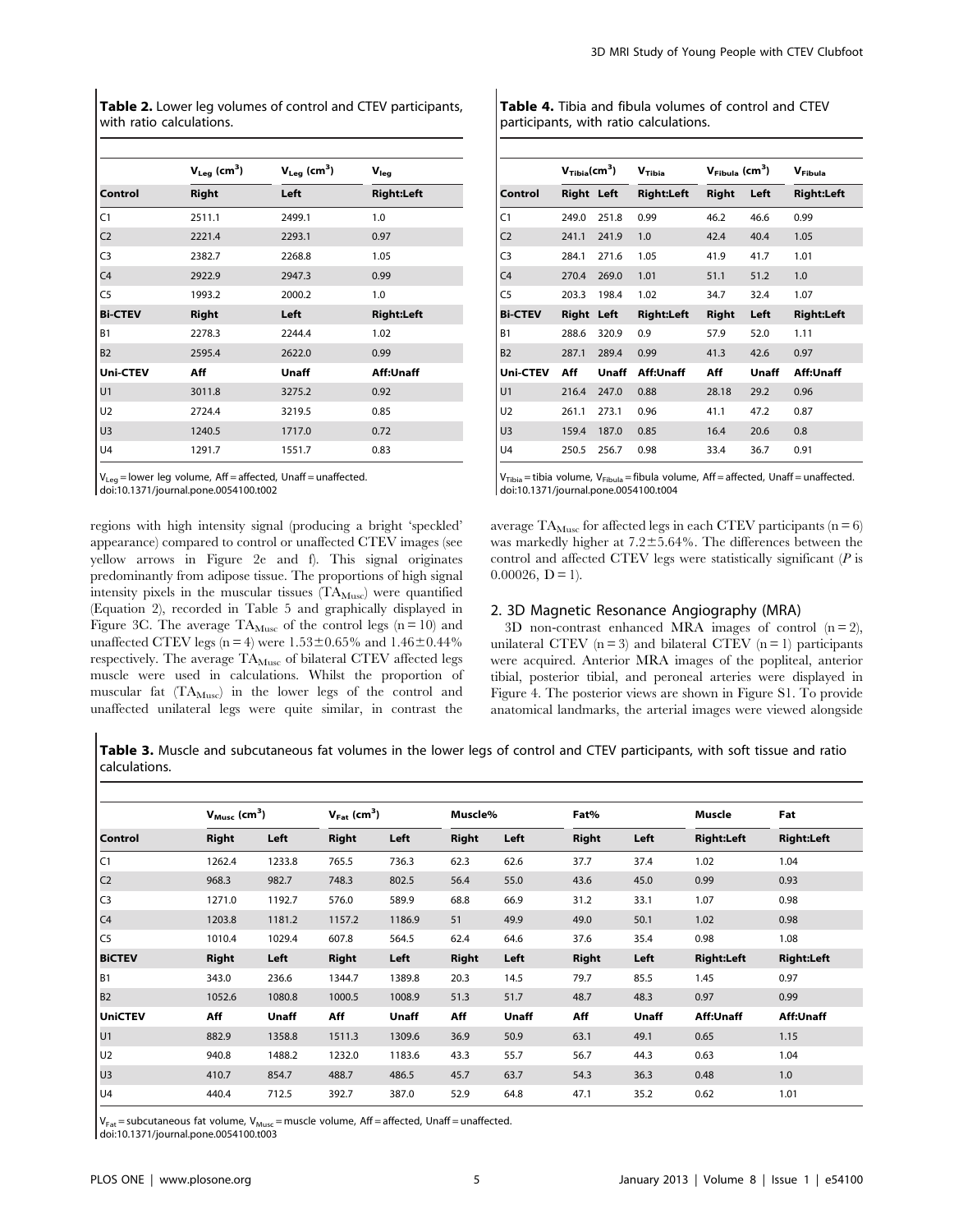

Figure 2. Right-to-left and affected-to-unaffected ratios of lower legs, tibias, muscles or subcutaneous fat volumes. Ratio of right-toleft (R:L) volumes for controls (n = 5) (white). Affected-to-unaffected (Aff:Unaff) volumes for the unilateral CTEV group (n = 4) (grey). The mean (dashed line) and median (solid line) values are shown within boxes representing 25% and 75% limits. doi:10.1371/journal.pone.0054100.g002

the 3D anatomical representations of the lower leg, tibia and fibula from the T1-weighted MRI study. Anomalies in the 3D spatial position, branching and hypoplasia of the arteries in the lower legs were investigated. The arteries were viewed from all angles, and the arteries in affected CTEV lower legs were compared with contralateral and control legs. No spatial abnormalities in location or branching of arteries in CTEV legs were detected. However, there were anomalies involving hypoplasia associated with underdevelopment of arteries. The results were tabulated (Table 6), 3 out of 5 of the affected CTEV legs showed hypoplasia. In comparison, 1 out of 7 unaffected legs showed hypoplasia; this leg was the unaffected leg of unilateral CTEV participant (U4).

#### **Discussion**

This paper reports the first three-dimensional anatomical segmentation of the entire lower legs of young people with CTEV using MRI. Previous MRI studies acquired multi-slice datasets and analysed individual slices through the leg [18,19]. In this study, the volume of the lower legs, muscles, subcutaneous fat, tibias and fibulas were determined from the segmentation of continuous 3D MRI datasets encompassing the lower leg from knee to ankle. The 3D volumetric anatomical analysis demonstrated that the volumes of the affected lower legs of the unilateral CTEV participants, their muscles, tibias and fibulas were consistently smaller than their contralateral unaffected limb. The muscle volumes were much more sensitive to CTEV than the total lower leg volume. Muscle hypoplasia and atrophy are recognised features of CTEV, although their effect on leg circumferences is often masked by an increase in subcutaneous fat. An example of this is bilateral CTEV participant B1, the total volume of the lower right leg was only 1.5% larger than the left leg, suggesting that the legs are quite similar. However, his right lower leg muscle volume was 45% larger than his left.

In this study the volumes of the whole tibia and fibula were determined. On average the volume of the tibia in the affected leg of unilateral CTEV participants was 8.5% smaller than that of the contralateral unaffected leg. Differences in the length and crosssectional, axial area of tibias and fibulas in contralateral legs of unilateral clubfoot patients have been reported previously [18,19,22–25]; whilst this is seldom observed in the general population [26]. The differences have been attributed to surgical



Figure 3. Comparison between anatomy of control, unaffected and affected CTEV legs. (A) Percentages of muscle and (B) subcutaneous fat in soft tissue of lower legs, and (C) image analysis (TA<sub>musc</sub>) of muscular fat in lower leg muscles images. The control legs (n = 10) (white), unaffected CTEV legs (n = 4) (pale grey), and affected CTEV legs (n = 9) (dark grey). The mean (dashed line) and median (solid line) values are shown within boxes representing 25% and 75% limits. doi:10.1371/journal.pone.0054100.g003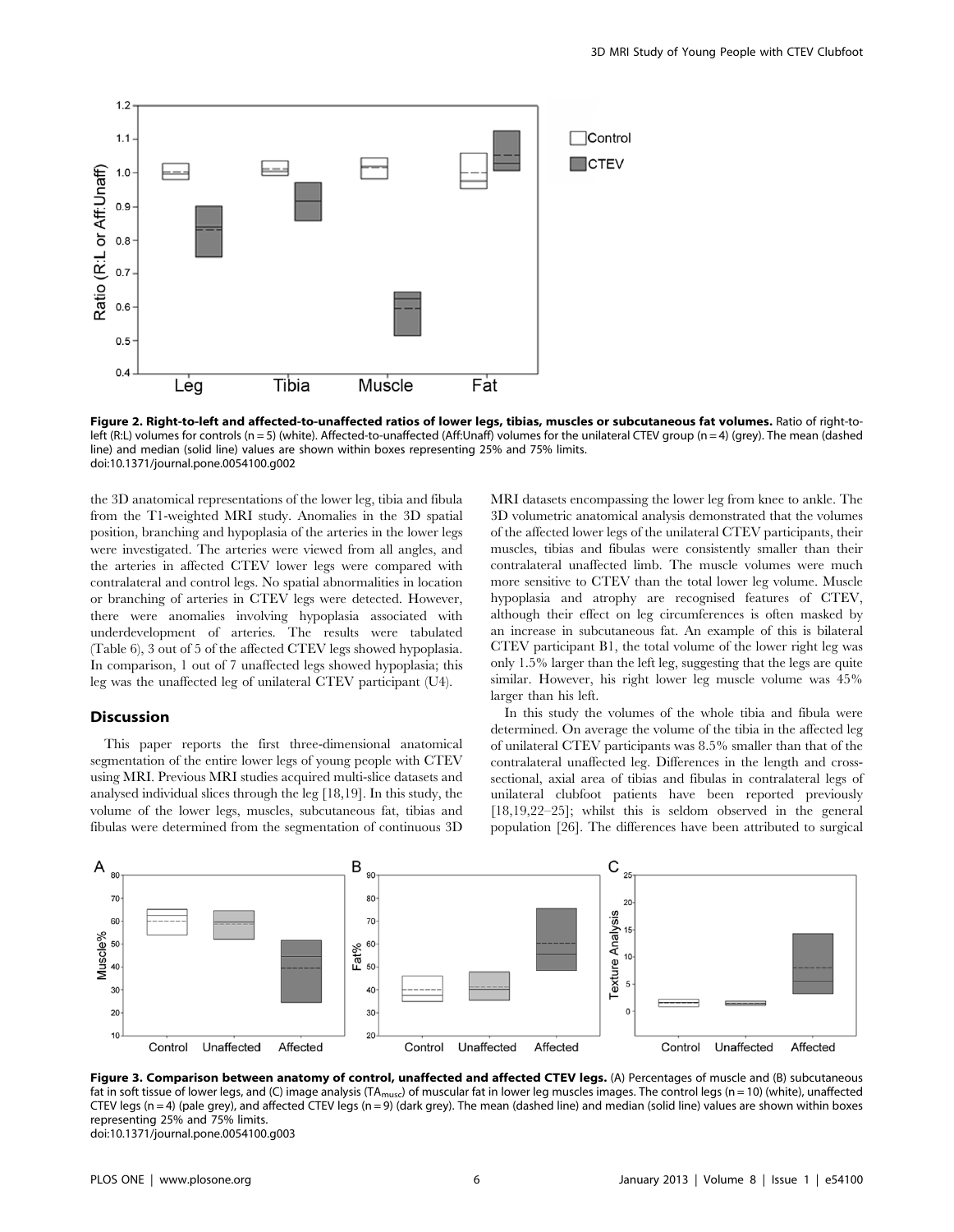**Table 5.** Proportion of high intensity pixels ( $TA_{Muss}$ ) in the images of lower leg muscles of control and CTEV participants, with ratio calculations.

|                | <b>TA</b> <sub>Musc</sub> | TA <sub>Musc</sub> | TA <sub>Musc</sub> |  |
|----------------|---------------------------|--------------------|--------------------|--|
| Control        | <b>Right</b>              | Left               | <b>Right:Left</b>  |  |
| C1             | 0.63                      | 1.09               | 0.57               |  |
| C <sub>2</sub> | 2.2                       | 2.36               | 0.93               |  |
| C <sub>3</sub> | 0.9                       | 0.73               | 1.23               |  |
| C <sub>4</sub> | 1.54                      | 1.68               | 0.91               |  |
| C <sub>5</sub> | 2.12                      | 2.03               | 1.05               |  |
| <b>Bi-CTEV</b> | <b>Right</b>              | Left               | <b>Right:Left</b>  |  |
| B1             | 16.38                     | 19.71              | 0.83               |  |
| B <sub>2</sub> | 2.43                      | 3.15               | 0.77               |  |
| Uni-CTEV       | Aff                       | Unaff              | Aff:Unaff          |  |
| U1             | 4.8                       | 1.77               | 2.72               |  |
| U <sub>2</sub> | 3.38                      | 1.1                | 3.08               |  |
| U <sub>3</sub> | 6.21                      | 1.08               | 5.73               |  |
| U4             | 7.88                      | 1.91               | 4.12               |  |

 $TA<sub>musc</sub> = image analysis, Aff = affected, Unaff = unaffected.$ 

doi:10.1371/journal.pone.0054100.t005

treatment [23] and to decrease in foot height [25], although it is more likely they are due to asymmetric limb development.

In Table 1 and Table S1 we summarise the clinical information available for each participant. Formal pre-treatment grading was done using the previously widely adopted, pragmatic, qualitative clinical scale of mild/moderate/severe as described by Harrold and Walker [8]. Our currently preferred Pirani score had not been described at the time this cohort were first clinically assessed [7]. The participants had 'typical' non-syndromic/idiopathic CTEV; with one (B1) being so severe that bone surgery had been necessary. Four others, with the exception of B2 who was treated by casting alone, had capsular releases and soft-tissue surgery, sometimes on multiple occasions but no muscles were redirected. Whilst we acknowledge that the features described could be the result of the surgical treatment, it is likely that the changes observed in the MRI are the result of the developmental pathogenesis of CTEV. In all the surgical procedures, significantly tendons were not merely divided but elongated with the aim of restoring functional length to the tendon. This in turn helps to normalise the forces expected to act on the respective muscle. Therefore it is anticipated that the forces acting on the muscles will provide a more normal stimulus for growth, especially compared to the case of lower limb development in the absence of treatment. Periods of leg immobilisation during treatment are inevitable and detailed in Table S1. The maximum period of immobilisation for these subjects was 2 years, much shorter than the accepted current treatment with the Ponseti technique. The time period from completion of immobilisation to the MRI scan was from 6 to 24 years. We propose that our findings can primarily be attributed to the developmental pathogenesis of the condition; they are not simply the result of either differences in weight bearing; surgical treatments; muscle immobilisation; or a consequence of iatrogenic removal of muscle tension. A comparative MRI study of young adults treated by Ponseti technique would be interesting, as it would help clarify this issue. Only in recent years has Ponseti become the method of choice for CTEV treatment, and as a result young adults treated by this method alone were not available for recruitment to this study.

In this study, the increase in adipose tissue within the muscle of affected CTEV legs was observed, due to either muscle atrophy or hypoplasia. Other lipids such as those in the myelin sheath surrounding the axons will also contribute to the high intensity signal, and the inevitable partial volume effects will detrimentally affect the result. Ippolito et al reported the presence of fat in the interstitial regions of the atrophied muscles [18]. It is interesting that in unilateral CTEV participants, the presence of adipose tissue in the muscle of the affected leg is much higher than in the contralateral unaffected leg. The potential to use such a measure as a prognostic marker of muscle function merits further work.

This is the first reported 3D segmentation of CTEV MRA images, previous MRA clubfoot studies presented maximum intensity projections [19,27]. Segmentation allowed representation of the main arteries to be visualised alongside those of the muscles, subcutaneous fat, tibias and fibulas in the lower legs; thus producing digital 3D anatomical models of CTEV lower legs. Our 3D MR angiography revealed no spatial abnormalities in the location or branching of the main arteries in CTEV lower legs. Hypoplasia of the arteries was observed in affected CTEV legs at a higher frequency  $(3/5)$  compared to the unaffected unilateral legs (1/3) and control legs (0/4). Whilst congenital vascular anomalies have been observed in approximately 8% of healthy individuals [28,29], abnormalities in the arterial structure have been reported to occur at a much higher frequency in clubfoot patients than in the general population [19,27,28,30–32]. A MRA study by Merrill et al reported 4 out of 10 isolated unilateral clubfoot patients had arterial anomalies which include arterial hypoplasia [19]. Noncontrast enhanced MRA has the advantage that it does not require the injection of any exogenous contrast agent. It does involve the subtraction of two images to produce a difference image, and this has the disadvantage that any leg movements during imaging can introduce artefacts and degrade image quality. Also it should be noted our group size was quite small.

Often the unaffected legs of unilateral CTEV patients are assumed to be 'normal'; although the validity of this presumption has not been previously tested. In this paper we investigated this hypothesis by measuring the proportion of muscle in the soft tissues and muscular fat of the leg. The data from the unaffected legs of unilateral CTEV participants were similar to those of normal legs, and quite different to those of affected CTEV legs. However although the anatomy of the unaffected legs of unilateral CTEV participants closely resembled that of normal legs, this does not prove they are completely 'normal'.

There are a number of ways to extend and improve this 3D MRI CTEV study. The number of participants in the groups could be increased to establish the validity of the hypotheses about causality and to assess the value of these proposed measures in clinical practice. With increased numbers, it would also be feasible to subdivide the groups by gender, age and on the basis of their CTEV severity. Other clinical information such as whether the participants were right or left handed, and the current exercise regime of the individual could also be collated. A complementary study that could clarify if these findings are associated with primary aetiology of CTEV would be to image pre-treated CTEV neonates. This would avoid the limitations associated with a imaging study of young adult limbs that have undergone treatment.

In conclusion, this study has demonstrated that 3D anatomical representations can be produced by segmenting 3D T1-weighted MRI and the 3D MRA datasets from the lower leg of young people with CTEV. This is a very powerful method for visualising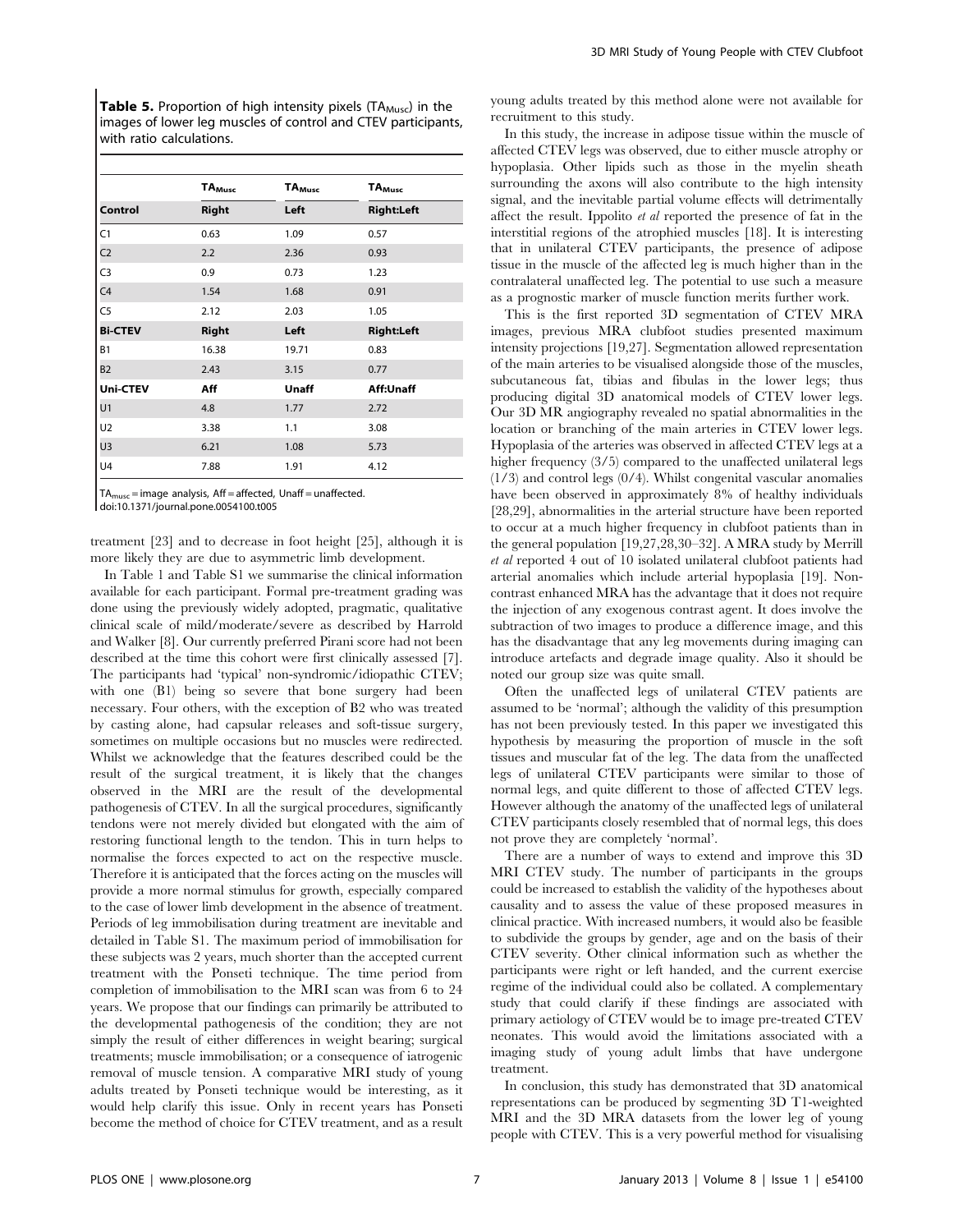

Figure 4. Anterior coronal 3D MRA reconstructions of arteries in legs of CTEV and control teenagers and young adults. The popliteral artery 'Po' (yellow), anterior tibia artery 'AT' (red), posterior tibia artery 'PT' (pink), and fibula artery 'F' (green) are overlaid onto 3D surface reconstructions of lower leg (transparent white) and tibia and fibula (white) from T1-weighted MRI. (a) C3, (b) C5, (c) U1, (d) U2, (e) U4, (f) B2. doi:10.1371/journal.pone.0054100.g004

and quantifying clubfoot anatomy. The volume of lower leg muscle is particularly affected by CTEV, and the proportion of muscle in the soft tissue of CTEV legs was significantly lower than in controls, whilst the proportion of adipose tissue was higher. The phenotype of the unaffected lower leg of unilateral CTEV

participants more closely resembled those of normal legs than those of affected CTEV legs. We propose that the changes we have observed are primarily due to the underlying developmental pathogenesis of CTEV, and are not simply the result of surgery, other treatments or weight bearing. To unequivocally clarify this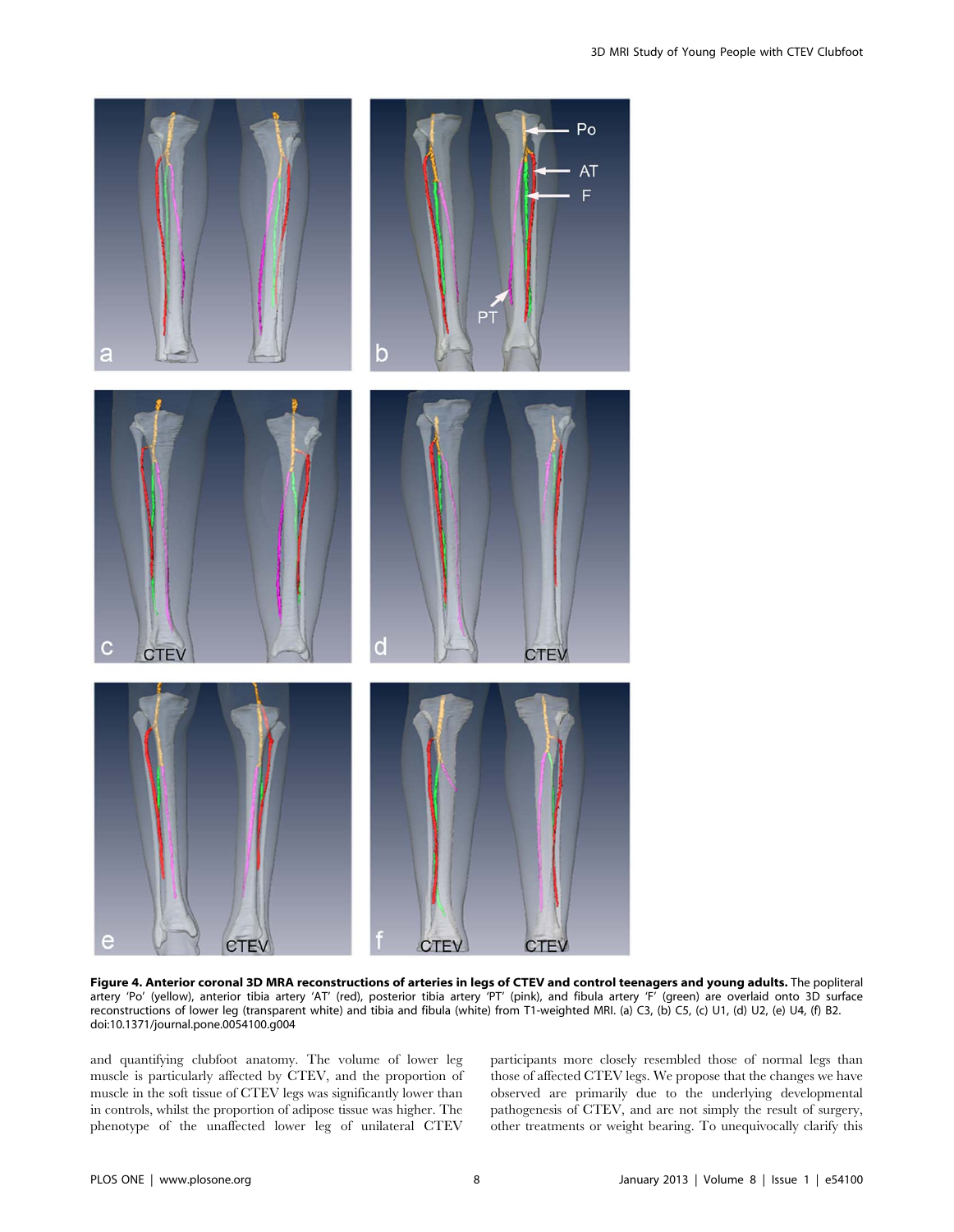Table 6. Results from MRA analysis of the anomalies in the main lower leg arteries of control and CTEV participants.

|                      | <b>Hypoplasia Arterial Anomalies</b>      |                   |  |  |  |
|----------------------|-------------------------------------------|-------------------|--|--|--|
| Control              | <b>Right</b>                              | Left              |  |  |  |
| C <sub>3</sub>       | None                                      | None              |  |  |  |
| C <sub>5</sub>       | None                                      | None              |  |  |  |
| <b>CTEV</b>          | Affected                                  | <b>Unaffected</b> |  |  |  |
| U <sub>1</sub>       | None                                      | None              |  |  |  |
| U <sub>2</sub>       | Posterior tibialand Fibular arteries None |                   |  |  |  |
| U <sub>4</sub>       | Fibular artery                            | Fibular artery    |  |  |  |
| B2-right             | Posterior tibial artery                   |                   |  |  |  |
| B <sub>2</sub> -left | None                                      |                   |  |  |  |

doi:10.1371/journal.pone.0054100.t006

more research is required, which could be obtained by quantifying the soft tissues in the lower legs of young adults who were treated by Ponseti method and also of neonates with CTEV prior to their treatment.

Several metrics developed in this paper may be useful in the assessment and management of CTEV. This was a small clinical study and thus further research is required to evaluate their general clinical utility, and to refine the techniques. For example it would be advantageous to achieve shorter data acquisition times and fully automated image analysis. This could be a valuable addition to current scoring systems to improve clubfoot management, by informing prognostication, guiding treatment pathways and in clinical treatment audit.

## References

- 1. Miedzybrodzka Z (2003) Congenital talipes equinovarus (clubfoot): a disorder of the foot but not the hand. J Anat 202: 37–42.
- 2. Ponseti IV (1992) Treatment of congenital club foot. J Bone Joint Surg Am 74: 448–454.
- 3. Böhm M (1929) The embryologic origin of club-foot. J Bone Joint Surg 11: 229-259.
- 4. Duce S, Madrigal L, Schmidt K, Cunningham C, Liu G, et al. (2010) Micromagnetic resonance imaging and embryological analysis of wild-type and pma mutant mice with clubfoot. J Anat 216: 108–120.
- 5. Staheli L, Ponseti I (2009) Clubfoot: Ponseti Management. Global Help. 27.
- 6. Barker S, Downing M, Chesney D, Maffulli N (2012) Assessment of calf volume in congenital talipes equinovarus by computer analysed digital photography. Surgeon 10: 84–89.
- 7. Dyer PJ, Davis N (2006) The role of the Pirani scoring system in the management of club foot by the Ponseti method. J Bone Joint Surg Br 88: 1082– 1084.
- 8. Harrold A, Walker C (1983) Treatment and prognosis in congenital club foot. J Bone Joint Surg Br 65: 8–11.
- 9. O'Connor PJ, Bos CFA, Bloem JL (1998) Tarsal navicular relations in club foot: is there a role for magnetic resonance imaging? Skeletal Radiol 27: 440–444.
- 10. Cahuzac JP, Baunin C, Luu S, Estivalezes E, de Gauzy JS, et al. (1999) Assessment of hindfoot deformity by three-dimensional MRI in infant club foot. J Bone Joint Surg Br 81B: 97–101.
- 11. Wang C, Petursdottir S, Leifsdottir I, Rehnberg L, Ahlstrom H (1999 ) MRI multiplanar reconstruction in the assessment of congenital talipes equinovarus. Pediatr Radiol 29: 262–267.
- 12. Kamegaya M, Shinohara Y, Kokuji Y, Moriya H (2000) Evaluation of pathologic abnormalities of clubfoot by magnetic resonance imaging. Clin Orthop Relat Res 379: 218–223.
- 13. Pekindil G, Aktas S, Saridogan K, Pekindil Y (2001) Magnetic resonance imaging in follow-up of treated clubfoot during childhood. Eur J Radiol 37: 123– 129.
- 14. Pirani S, Zeznik L, Hodges D (2001) Magnetic resonance imaging study of the congenital clubfoot treated with the Ponseti method. J Pediatr Orthop 21: 719– 726.
- 15. Saito S, Hatori M, Kokubun S, Abe Y, Kita A (2004) Evaluation of calcaneal malposition by magnetic resonance imaging in the infantile clubfoot. J Pediatr Orthop B 13: 99–102.

## Supporting Information

Figure S1 Posterior coronal 3D MRA reconstructions of arteries in legs of CTEV and control young adults. The popliteral artery 'Po' (yellow), anterior tibia artery 'AT' (red), posterior tibia artery 'PT' (pink), and fibula artery 'F' (green) are overlaid onto 3D surface reconstructions of lower leg (transparent white) and tibia and fibula (white) from T1-weighted MRI. (a) C3, (b) C5, (c) U1, (d) U2, (e) U4, (f) B2. (TIF)

## Table S1 Clinical treatment history of CTEV participants.

(DOCX)

Table S2 Reproducibility study of volumetric segmentation protocol. The volumes  $(V_{\text{Fat}}, V_{\text{Musc}}, V_{\text{Tibia}})$  and  $V_{\text{Fibula}}$ were determined form control (C3) and bilateral CTEV (B1) lower leg datasets by 3 trained operators. The fractional error of mean (FEM) is shown. (DOCX)

## Acknowledgments

We acknowledge Marek Gierlinski (Data Analysis Group, University of Dundee) and Shafique Pirani (University of British Columbia) for helpful discussions. We would like to thank all the participants and their families, Heidi Pezzotta of Grampian Clubfoot Support group and Sue Banton of STEPS.

#### Author Contributions

Conceived and designed the experiments: SLD MDA BJ FJG LC SB JMC ZM. Performed the experiments: SLD MDA YD BJ. Analyzed the data: SLD MDA YD ZM. Contributed reagents/materials/analysis tools: SLD YD BJ. Wrote the paper: SLD MDA YD BJ FJG LC SB JMC ZM.

- 16. Itohara T, Sugamoto K, Shimizu N, Ohno I, Tanaka H, et al. (2005) Assessment of talus deformity by three-dimensional MRI in congenital clubfoot. Eur J Radiol 53: 78–83.
- 17. Richards BS, Dempsey M (2007) Magnetic resonance imaging of the congenital clubfoot treated with the French functional (physical therapy) method. J Pediatr Orthop 27: 214–219.
- 18. Ippolito E, De Maio F, Mancini F, Bellini D, Orefice A (2009) Leg muscle atrophy in idiopathic congenital clubfoot: is it primitive or acquired? J Child Orthop 3: 171–178.
- 19. Merrill LJ, Gurnett CA, Siegel M, Sonavane S, Dobbs MB (2011) Vascular abnormalities correlate with decreased soft tissue volumes in idiopathic clubfoot. Clin Orthop Relat Res 469: 1442–1449.
- 20. Gutzeit A, Sutter R, Froehlich JM, Roos JE, Sautter T, et al. (2011) ECG-Triggered Non-Contrast-Enhanced MR Angiography (TRANCE) versus Digital Subtraction Angiography (DSA) in patients with peripheral arterial occlusive disease of the lower extremities. Eur Radiol 21: 1979–1987.
- 21. McRobbie D, Moore E, Graves MJ (2003) MRI from Picture to Proton. Cambridge: Cambridge University Press.
- 22. Little DG, Aiona MD (1995) Limb length discrepancy in congenital talipes equinovarus. Aust N Z J Surg 65: 409–411.
- 23. Noonan KJ, Meyers AM, Kayes K (2004) Leg length discrepancy in unilateral congenital clubfoot following surgical treatment. Iowa Orthop J 24: 60–64.
- 24. Shimode K, Miyagi N, Majima T, Yasuda K, Minami A (2005) Limb length and girth discrepancy of unilateral congenital clubfeet. J Pediatr Orthop B 14: 280– 284.
- 25. Wynne-Davies R (1964) Talipes Equinovarus. J Bone Joint Surg Br 46: 464–476. 26. Auerbach BM, Ruff CB (2006) Limb bone bilateral asymmetry: variability and
- commonality among modern humans. J Hum Evol 50: 203–218.
- 27. Kruse L, Gurnett CA, Hootnick D, Dobbs MB (2009) Magnetic Resonance Angiography in Clubfoot and Vertical Talus: A Feasibility Study. Clin Orthop Relat Res 467: 1250–1255.
- 28. Katz DA, Albanese EL, Levinsohn TM, Hootnick DR, Packard DS, et al. (2003) Pulsed color-flow Doppler analysis of arterial deficiency in idiopathic clubfoot. J Pediatr Orthop 23: 84–87.
- 29. Sarrafian S (1993) Anatomy of the Foot and Ankle: Descriptive, Topographic, Functional. Philadelphia: Lippincott Williams and Wilkins.
- 30. Greider TD, Siff SJ, Gerson P, Donovan MM (1982) Arteriography in clubfoot. Bone Joint Surg Am 64: 837–840.